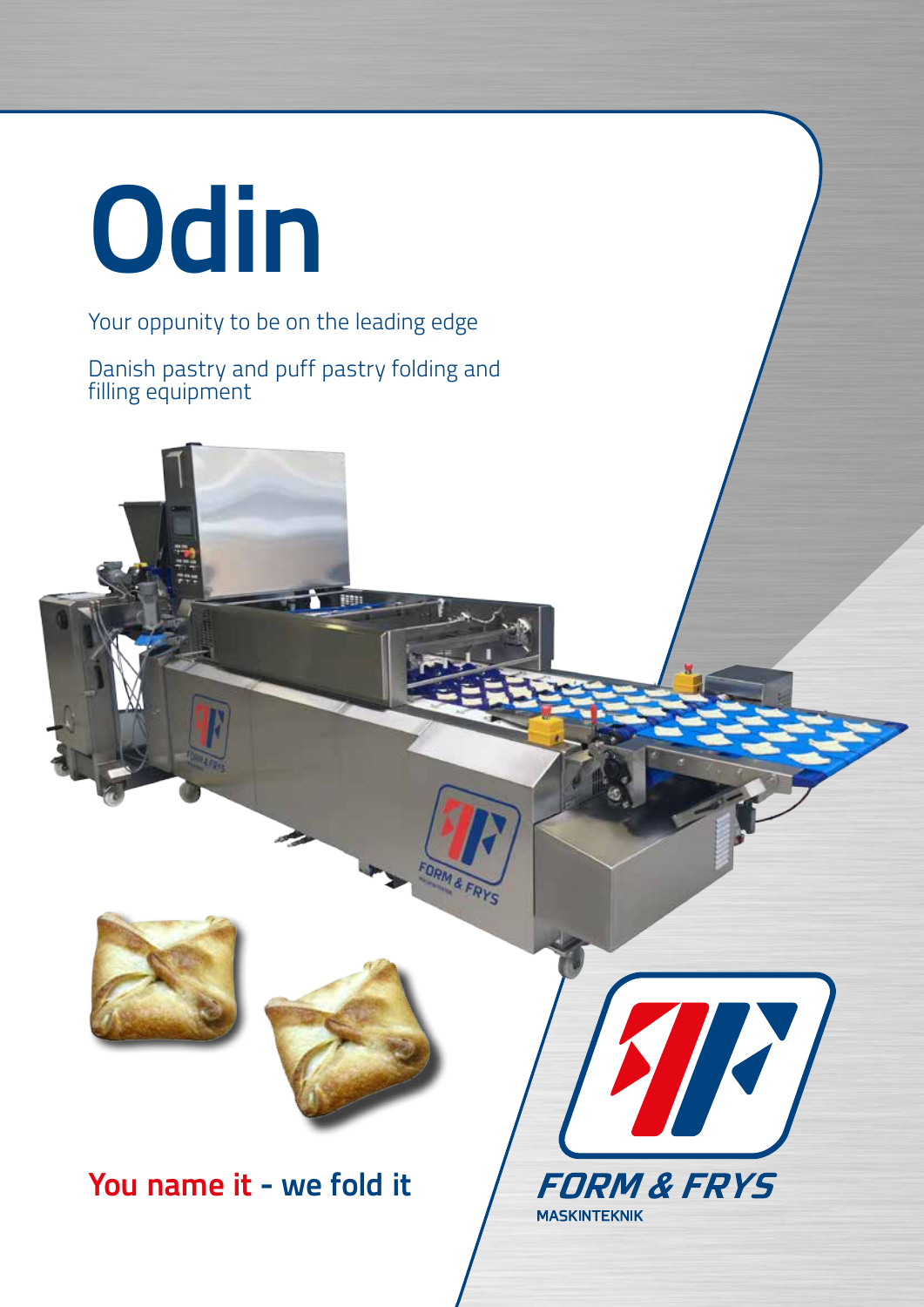# **ABOUT THE ODIN FOLDING MACHINE**

# **THE ROTARY FILLING MACHINE**

#### Odin was the wisest of the Nordic Gods.

The ODIN Folding Machine is a combination between the steady Hercules and the adaptable Charlie, both of which are machines that are proven in industrial environments. The Hercules servicing high capacity industrial bakers and the Charlie servicing semi automated bakers needing flexibility and quick retooling.

Form & Frys Maskinteknik has developed chines that perfectly fit the Odin Machine the ODIN Folding Machine to service the higher capacity bakers who still require a duction. degree of flexibility. The ODIN Folding machine can reach speeds exceeding 16.000 products per hour.

#### **Standard size and products:**

Dough thickness between 2.5 and 5 mm. All products are folded from puff pastry or Danish pastry dough. Dough square size: 75 x 75, 100 x 100, 125 x 125 or 150 x 150. To optimize the function and possibil-

ities of Form & Frys industrial folding machines, we have developed a filling machine, which fits the needs exactly.

The basic function principle of the rotary fi ller is a rotating drum with pistons, retracting when in the hopper and ejecting when right above the dough product. It can be seen as a rotating version of the well known slide-plate depositor used within the industry.

Pinwheel products are made via additional pressing device and turnover products require additional tool set complete. Due to the large capacity of this machine type and the possibility for placing a shaped deposit, fi llings containing sensitive particles or special shaped fi llings can now also be deposited at speeds never before seen.

The unique concept of the rotaryfilling machine gives primarily two major advantages:

- An outstanding high capacity, even with shaped deposits, up to 45 strokes.
- Changable drum for different shapes.



# **Capacity Example** From a dough sheet of 500 mm

#### **Products**









**Tool size: 75 x 75 x 6 rows** Dough square: 75 x 75 mm Output per row: 2.700 products/hour Output 6 row: 16.200 products/hour

**Tool size: 100 x 100 x 5rows** Dough square: 100 x 100 mm Output per row: 2.700 products/hour Output 5 rows: 13.500 products/hour

**Tool size: 125 x 125 x 4rows** Dough square: 125 x 125 mm Output per row: 2.700 products/hour Output 4 rows: 10.800 products/hour

Form & Frys Maskinteknik have been building dough folding machines since 1987 prior to 1992 it was the Alfa Folding machine. This was replaced by a new generation of machines built using the technology still in use today. This technology has been adapted to many and varied product applications.

To optimize performance, Form & Frys Masinteknik have developed filling mabut can also be used for "standalone " pro-





Featured so the 4 shapes, fits one tool set.